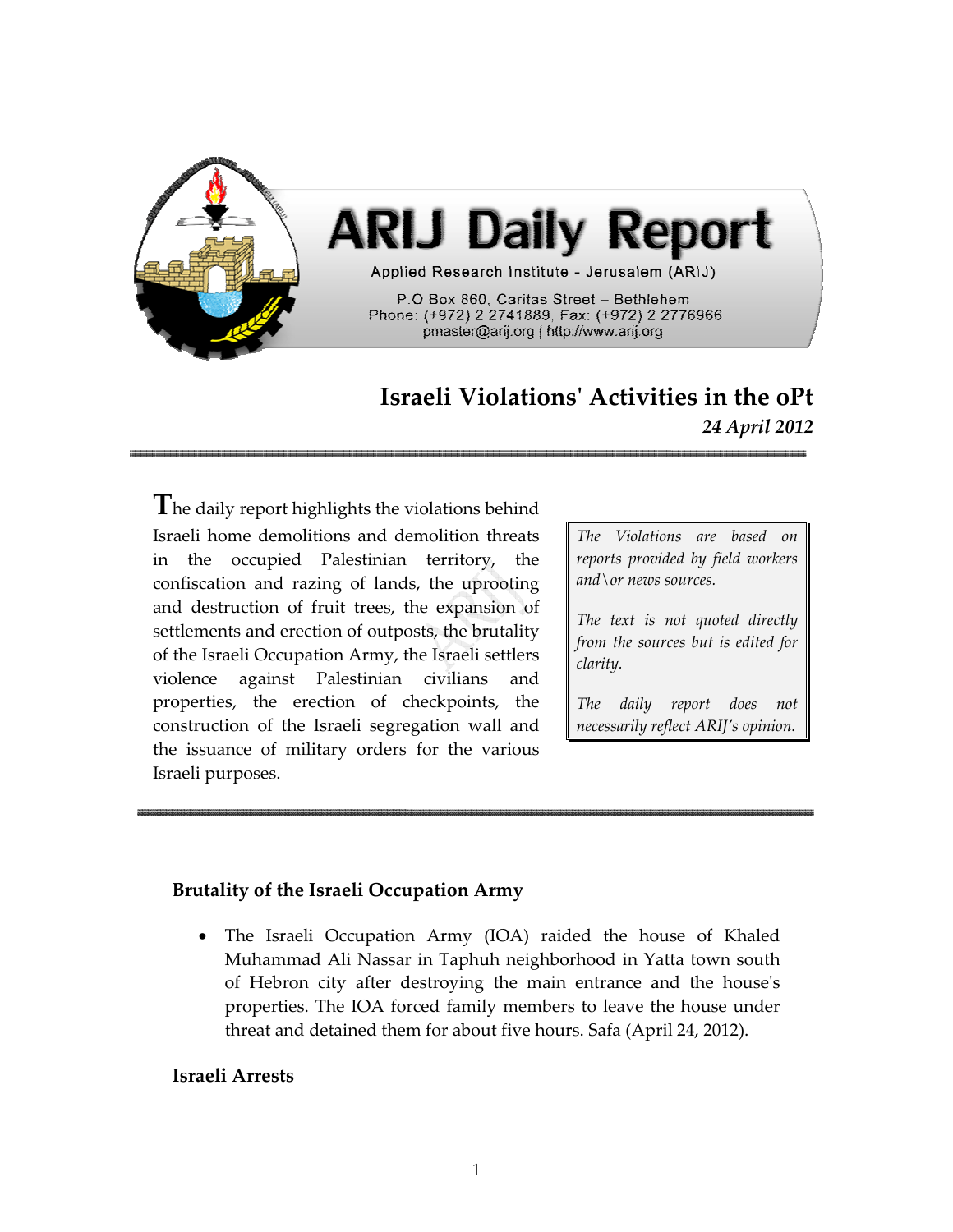- The Israeli Occupation Army (IOA) arrested the released prisoner Ayman Nu'man Ad Darabee' (35 years) at the container checkpoint south of Bethlehem city and took him to unknown destination. It is worth mentioning that Prisoner Ad Darabeʹ spent nine years in the Israeli jails. Safa (April 24, 2012).
- The Israeli occupation Army (IOA) raided Ad Duheisha refugee camp north of Bethlehem city and arrested two Palestinians. The arrestees are: Muhammad Khaled Al Ja'fari (20 years) and Muhammad 'Aref Salah (20 Years). Safa (April 24, 2012).
- The Israeli occupation Army (IOA) raided Al 'Azza refugee camp in Bethlehem city and arrested two Palestinians. The arrestees are: Ammar Mustafa Abu Baker (29 years) and Hussein Saleh Abu ʹAker (25 Years). Safa (April 24, 2012).
- The Israeli Occupation Army (IOA) arrested Palestinian citizens in Siris village south of Jenin city after raiding their familiesʹ houses and messing with their contents. The arrestees are: Hadi Yhaya Hilmi Najem (28 years) and Taher Fawzi Qteit.
- The Israeli Occupation Army (IOA) raided the house of Rami Muhammad Qalalwa in Al Jadeeda village in Jenin Governorate, searched it and messed with its contents. Wafa (April 24, 2012).
- The Israeli Occupation Army (IOA) arrested resident Nabeel Mahmoud Salem Al 'Alami (19 years) at the checkpoint stationed at Beit Ummer town's entrance. Wafa (April 24, 2012).
- The Israeli Occupation Army rearrested a released prisoner, Iyad Ata Abu Fanoun, from his house in Battir village northwest of Bethlehem city and took him to an unknown destination. It is worth mentioning that Prisoner Abu Fanoun already spent nine years in the Israeli Jails. Safa (April 24, 2012).
- The Isrageli Occupation Army (IOA) arrested Two Palestinian female students in Hebron Governorate after raiding their familiesʹ houses and messing with their contents. The arrestees are: Afnan Isma'eil Ramadan (22 years) and Islam Al Basheeti. Safa (April 24, 2012).

# **Israeli Settlersʹ Violence**

- Group pf Israeli settlers tried to kidnap two Palestinian teens in Iraq Burin Village near Nablus city. The settlers took the two teens (Ahmad and Mahmoud Qadoos, 13  $&$  12 years respectively) to the nearby settlement where they live. The settlers also confiscated two horses that were with the two teens. Wafa (April 24, 2012).
- More than 1200 Israeli settlers raided Joseph tomb EAST OF Nablus city under the security of the Israeli Occupation Army (IOA) and practiced religious rituals. Safa (April 24, 2012).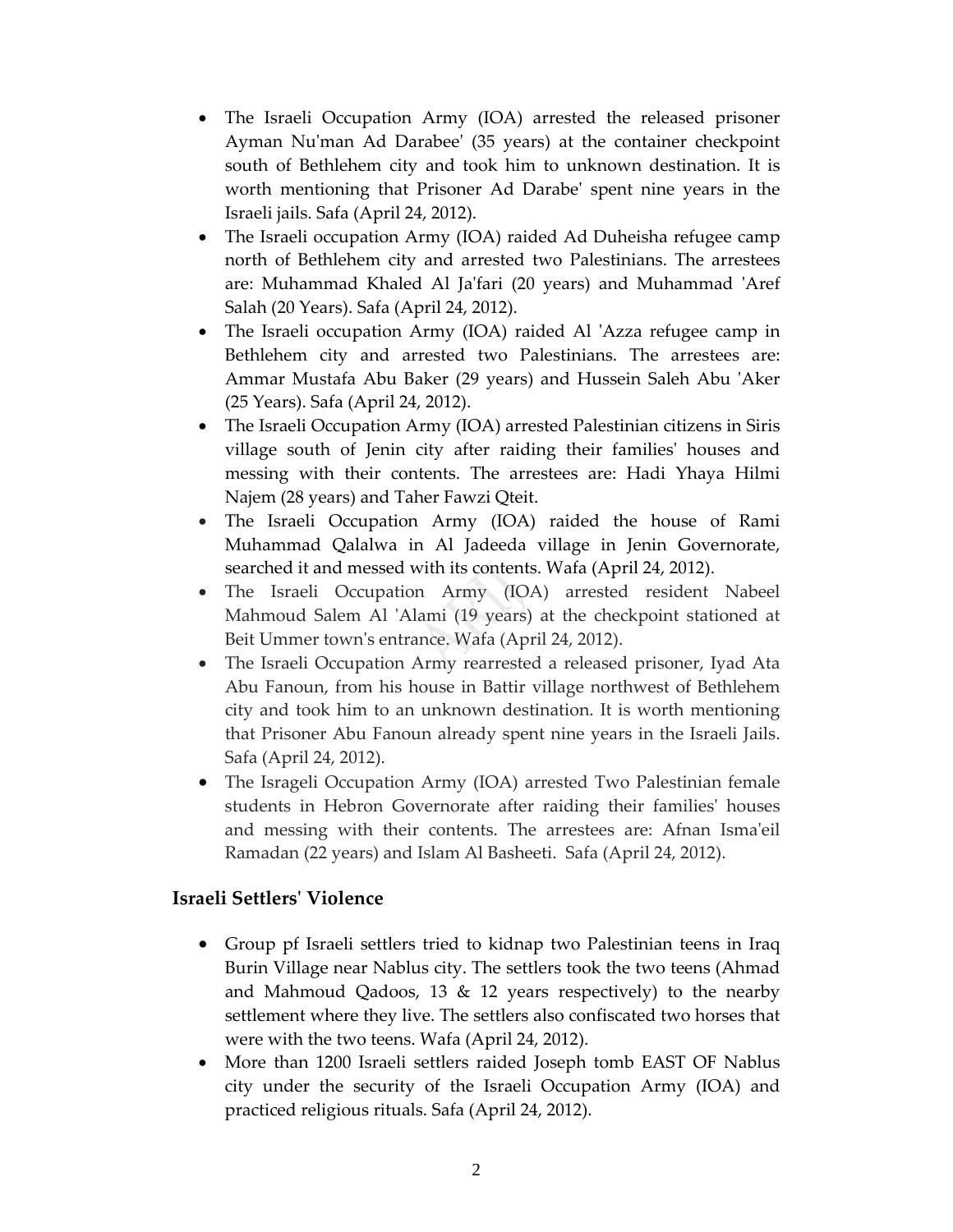### **Home Demolition & Demolition threats**

- An Israeli commander threatened to shut down a primary school south of Hebron. The officer phoned the principal of Zif School, north of Yatta, to warn him forces would shut down the school if one rock is thrown at an Israeli car in the area. He said students were hurling stones at the cars of Israelis living in nearby settlements. Maannews (April 24, 2012).
- The Israeli Occupation bulldozers raided Um Rukba area in Al Khader village west of Bethlehem city and demolished an animal shed (150 square meters area) owned by citizen Mahmoud Mustafa Imran Salah under the pretext of being built without license. The IO bulldozers also demolished a retaining wall and razed the lands surrounding the animal shed. Wafa (April 24, 2012)
- The Israeli Occupation Authorities demolished an agricultural room owned by resident Faysal Al Karaki in Qezon area in Hebron city under the pretext of being unlicensed. Wattan TV (April 24, 2012).

# **Confiscation & Razing of lands**

• Four Israeli tanks and two bulldozers entered Gaza east of Beit Hanoun, and dug up lands in the border area. Maannews (April 24, 2012).

#### **Others**

- The Israeli TV, Channel 10, reported that Israel will start the construction of a separation Wall along part of the border with Lebanon, north of the country. The construction will commence next week, and the Wall will be built around the border town of Al‐ Mutallah. The Wall will be more than 2 kilometers (1.24 Miles) long and 10 meters (32.8 Feet) high. Israel claims that the wall also aims at preventing armed clashes between Israeli soldiers and Lebanese soldiers as their posts and towers are often a few meters away from each other. Channel 10 reported that Israel had officially informed the Lebanese government of its intentions, and that the construction will be conducted through the United Nations Interim Force in Lebanon (UNIFIL). IMEMC (April 24, 2012).
- Israeli bulldozers demolished the Bedouin village Al-Araqib village for the 37th time. The Palestinian residents began to immediately rebuild the site, after forces left just a mosque and cemetery standing. Israel considers Al‐Araqeeb, along with 34 other Bedouin villages in the